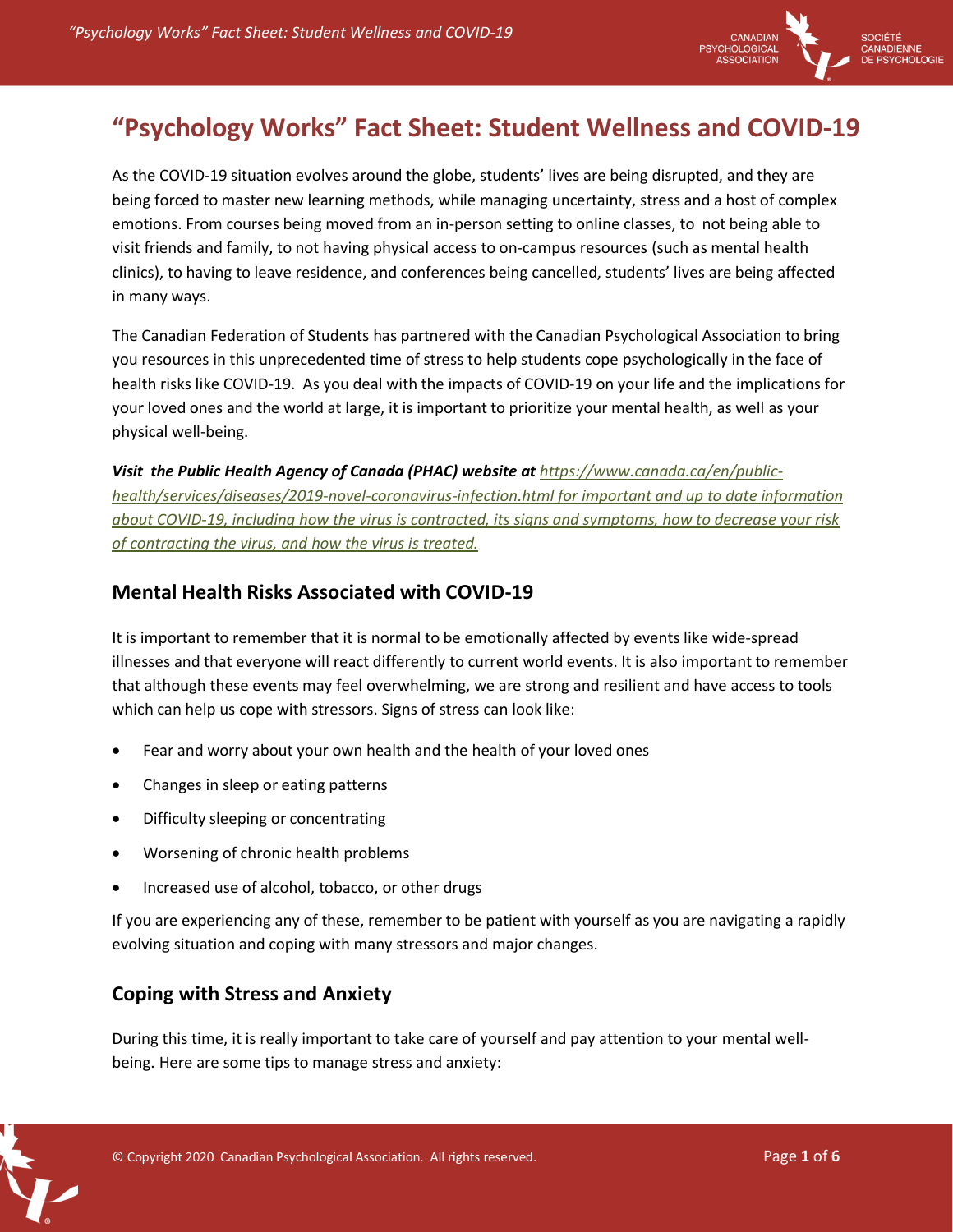

- **Follow health and safety guideline**s: Check credible sources such as the Public Health Agency of Canada and Health Canada to reduce the risk of contracting the virus. Remember that the media reports things that go wrong more often than things that go right. We hear about and pay more attention to the few people who might have been made very sick or who have died from an illness than we do about the many more people who have successfully recovered from an illness.
- **Take breaks from the news**: While it's important to stay informed and take guidance from health experts, hearing about the pandemic repeatedly can be upsetting. Make sure to take breaks from the news, including social media. If you want to stay informed but are becoming overwhelmed, set aside a set amount of time to check the news every day or sign up for a daily newsletter from a reputable news source.
- **Take care of your body**: Take deep breaths, stretch, or meditate. Try to eat healthy, well-balanced meals, exercise regularly, get plenty of sleep, and do not increase your consumption of alcohol and drugs. YouTube can be a great place to find at-home workouts, guided meditations, or tips and tricks on cooking nutritious meals.
- **Take care of your mind:** To cope with times of uncertainty, it can be easy to dive into a series, watch movies endlessly or jump on board with other mindless distractions for long periods of time. While this does help us escape current realities, it can feel unproductive and potentially unhealthy to disengage for too long. Consider, instead, choosing distraction activities that keep your mind thoughtful and stimulated. Is there a list of books you would like to read? Are there some podcasts that were suggested by like-minded friends? Consider listening to audiobooks while completing chores or other projects to keep yourself active throughout the day. Try to consciously choose the information you take in, such as historical or biographical reads, and watch out for those distractions that are engaged in out of convenience.
- **Connect with others**: Your community is there for you in times of physical distancing. Connect with your loved ones and people you trust about your concerns and how you are feeling. Apps like Skype, FaceTime and Whatsapp allow you to call your friends and family through an internet connection so you don't have to use your phone plan minutes.
- **Ask for help**: Call a health care provider such as a psychologist, social worker, counsellor, family physician, or psychiatrist, if stress gets in the way of your daily activities for several days in a row.

**International Students** can have a harder time connecting with family abroad due to possible unstable internet communication. Here are other ways to stay connected with your community:

- **Reach out to a classmate**: Chatting with peers can open doors to deeper connections and friendships. At this moment, a lot of people understand the need for connection and are open to making new friends!
- **Join an online group for international students**: You are not alone. There are many international students in Canada going through similar experiences and coming together. Check out these Facebook groups: International Student Network and Migrant Students United!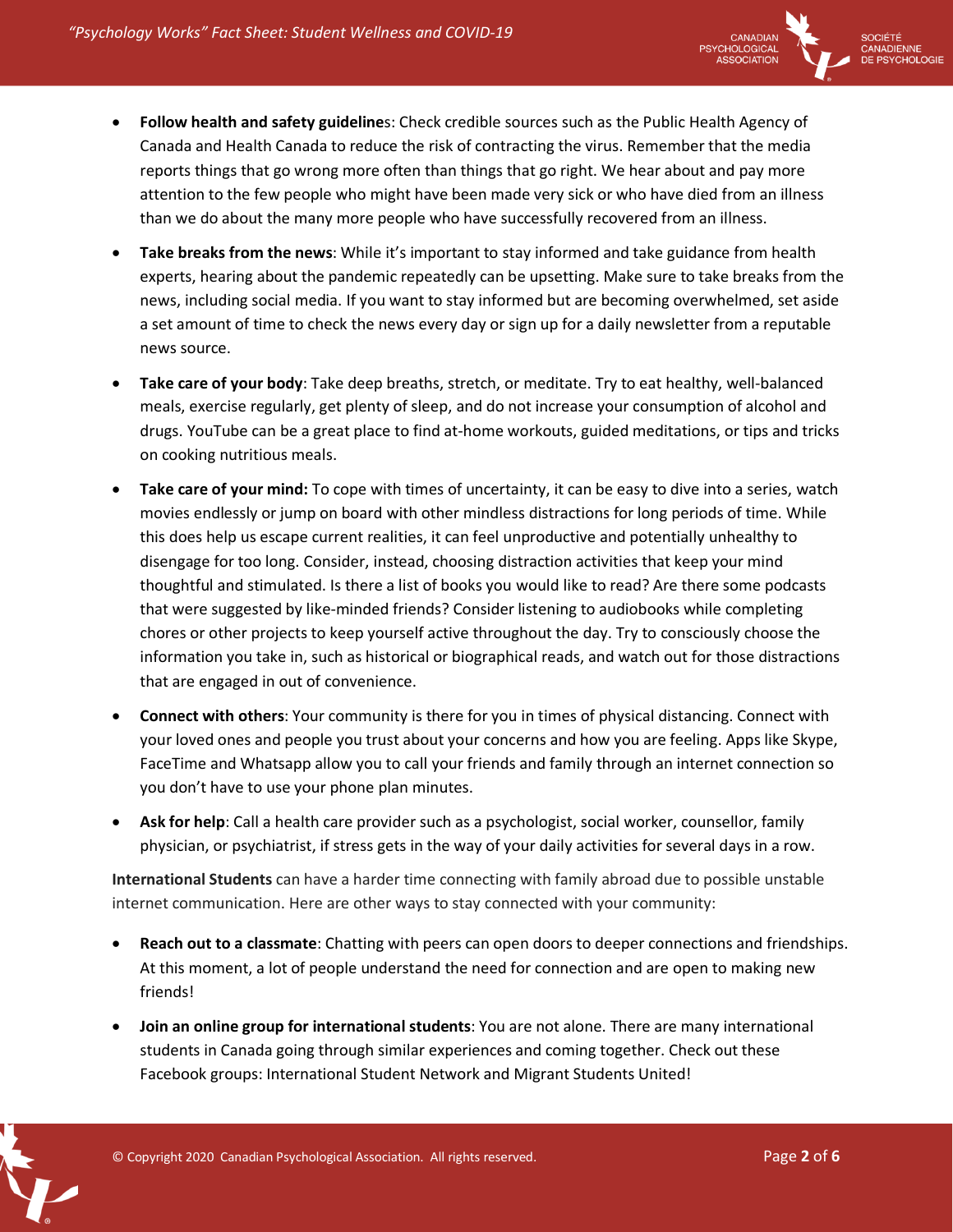

## **Studying from Home**

You might be used to going to the library or getting together with friends at a coffee shop to study, and the line between classes and everyday life can become more and more blurred as you are respecting physical distancing measures. During these quickly changing times, it is important to both have realistic expectations and adjust them regularly to align with the current reality. Here are some tips to help you do that and get set up for continuing your studies from home:

#### **Your study environment**

- **Dedicated study or workspace**: If possible, set up a dedicated workspace where you can keep study materials and have virtual classes or group chats, so that you keep your studies separate from the rest of your life. Try to remember proper ergonomics when setting up your workspace.
- **Having resources at your disposal**: Take some time to make sure you have everything you need at your disposal to effectively conduct your studies, as this could help mitigate potential stressors. For example, install any required software on your computer or order a headset and webcam for online classes. Reach out to your professor or students' union if you need support and resources.
- **Comfort and quiet**: As much as possible, keep your study space quiet and free from distractions. If you have roommates, you could use headphones (ideally noise-cancelling headphones) to drown out noise. Make sure your space is inviting so you want to spend time there (you could sit by a window or add a plant or favourite trinket to your desk).

#### **Setting a schedule for school and life**

- **Maintain a consistent routine**: This includes sleep-wake times, exercise, and work/school schedules. It can be easy to do schoolwork all day because it feels like there is nothing else to do. Establishing and maintaining a routine will help you maintain a sense of normalcy and keep your schoolwork and home life separate.
- **Take breaks**: It's important to take breaks to rest your eyes, your mind and your body. If it's hard for you to remember to take breaks, you could set up a timer for 90 minutes and then take a 15-minute break.
- **Check in with professors about expectations**: Maintain good communication with your professors. Have a clear understanding from your professor about whether moving to online classes changes expectations around assignments, exams, and other academic requirements. For example, you could ask for flexibility on timelines given your current time zone.

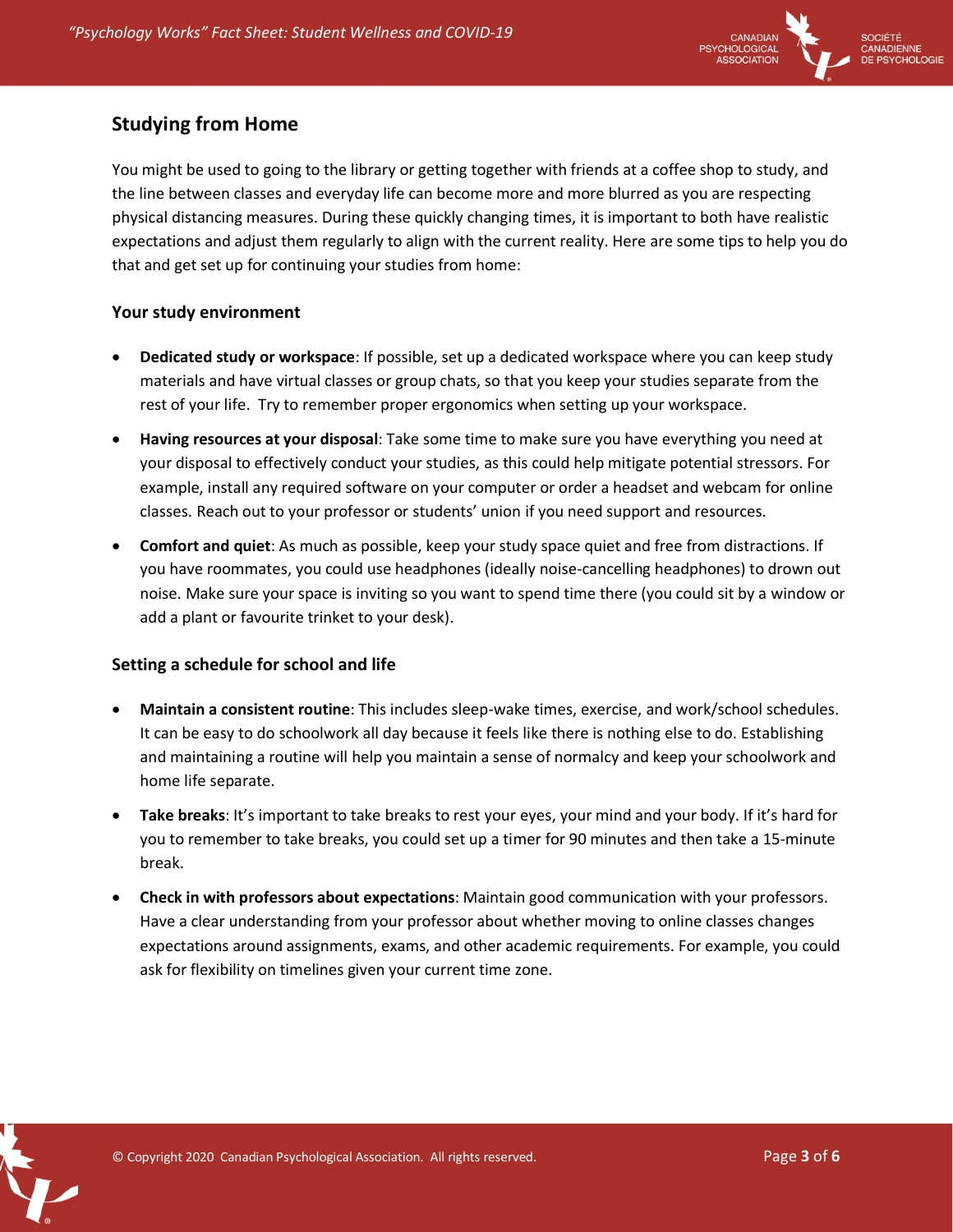

#### **Impacts on Graduate Students and Student Research**

For some students, COVID-19 has had significant impacts on your research. Graduate students have been particularly impacted during this crisis. The combination of financial uncertainty, pressure to graduate within a given time frame and before funding runs out, managing your research and teaching responsibilities, disruption in their academic work, and lost conference presentation opportunities underscores the importance of prioritizing your mental health and well-being. Remember to have realistic expectations for your work and progress during a global pandemic. It is okay if you feel that you do not have the mental or emotional capacity to produce knowledge or undertake research during a global crisis. Here are other tips for coping as a student researcher:

- Create a daily routine and set realistic goals for yourself.
- Reach out to your department for support and stay in touch with your supervisors and have conversations about how you plan on carrying on with your work during this new reality.
- If you had been accepted to submit at a conference and the conference was cancelled, contact the conference organizers regarding their policy about noting the conference acceptance on your CV, and obtaining the word on how to do so.
- Talk to your university's research officer to understand what, if any, impacts COVID-19 will have on any student funding you may have (e.g., scholarships, bursaries, fellowships).
- See if your research can be conducted through online surveys or if your research protocol can be moved to an online experiment.
- If possible, use this time to talk to your professors about working on publications, while not losing sight of the mental resources required to cope with COVID-19.

## **Keep Busy and Beat Boredom**

Self-isolation and physical distancing have drastically changed the way we conduct our daily lives. Boredom is a common response as we adjust to staying home to help flatten the curve. Keep busy in order to stave off boredom and potential impacts on your psychological response to COVID-19. Here are some ideas:

- **Stay connected**: There are different online platforms for games/entertainment to help you stay connected with your loved ones. Some popular applications are SnapChat, TikTok, Houseparty, Zoom, and Jackbox.
- **Jump on a viral challenge**: There are countless challenges on social media that encourage people to try something different and share it with the online community. Try "draw something", "until tomorrow" or "see a dog, send a dog". For more ideas, check out this news article.

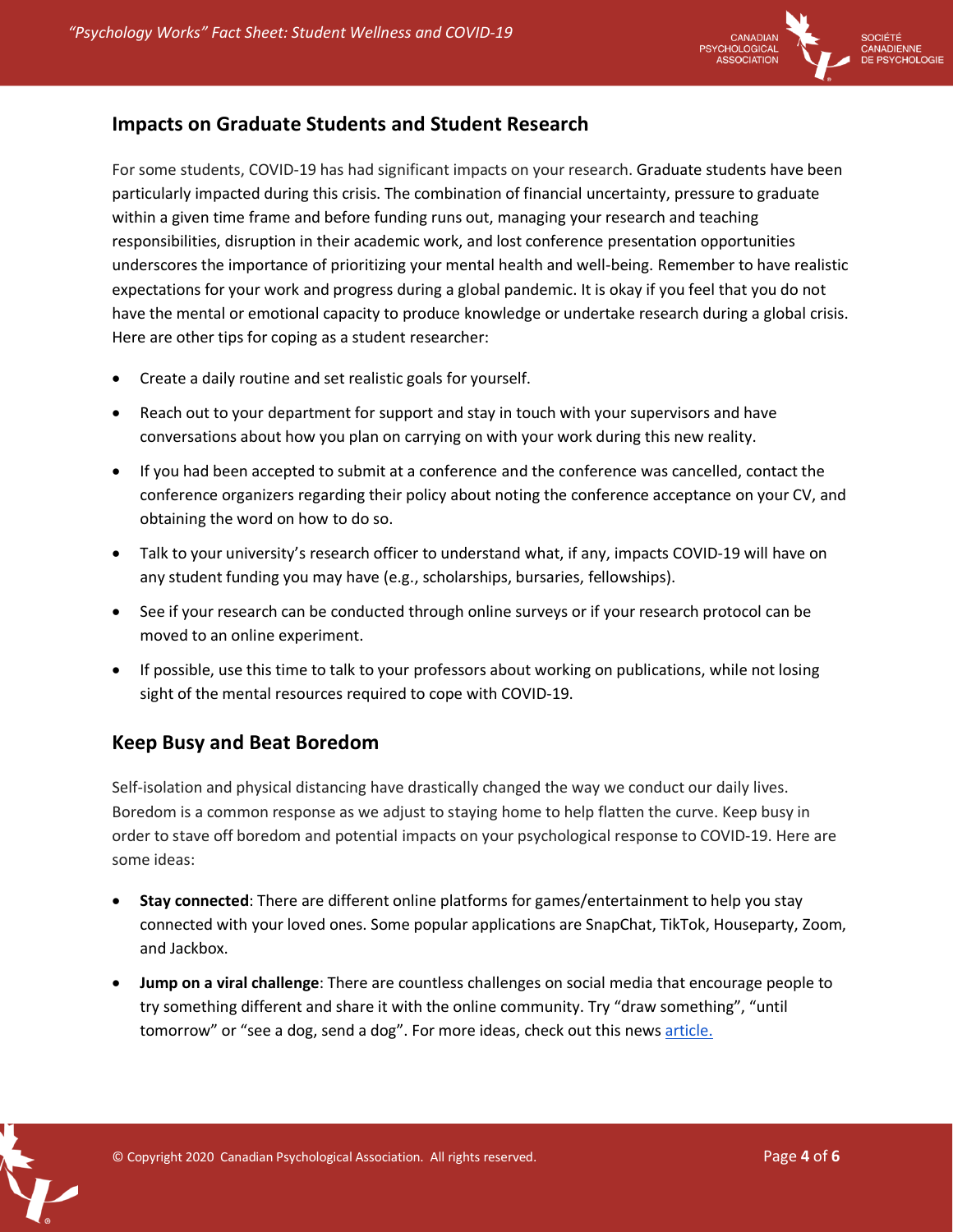

- **Discover a new hobby**: You could use the extra spare time to try new activities such as zines, journaling, visiting museums virtually, karaoke, virtual escape rooms, and more! Additionally, consider checking out popular online courses as many websites are currently offering free lessons for the foreseeable future. If you have been interested in trying your hand at a new creative pastime, online courses can give structure and provide advice to help with that learning curve. Try engaging creatively in projects such as drawing, sewing or playing a new instrument.
- **Organize!**: COVID-19 has shown the scale in which we need governments to fund public services such as healthcare and education. This pandemic can also be a window of opportunity to re-envision a just society. Liaise with activist organizations such as the Canadian Federation of Students, Fight for 15 & Fairness, Migrant Workers Alliance for Change, Climate Strike Canada, Our Time and other groups to get involved.

## **When Psychological Distress Becomes Too Much**

It is normal to be emotionally affected by events like wide-spread illnesses and that everyone will react differently to current world events. However, if any of the following signs and symptoms persist beyond a couple of weeks, persist to the point where you are not able to carry out the home or work-related activities permitted by physical distancing advisories, and are accompanied by intense feelings of despair or helplessness or suicidal thoughts you are well advised to consult a regulated health care professional such as a psychologist, your family physician, a nurse practitioner, psychiatrist, or other mental health provider.

- Sleeping poorly, too much or too little
- Avoiding others, even within the confines of social distancing
- Experiencing headaches and stomach problems
- Crying
- Talking less
- Feeling anxious, depressed or having panic attacks
- Feeling angry, guilty, helpless, numb, or confused
- Thinking about or watching too much television on COVID-19 or pandemics
- Not wanting to get out of bed
- Having difficulties concentrating
- **•** Excessive eating
- Drinking more alcohol or taking more prescription drugs
- Having little patience